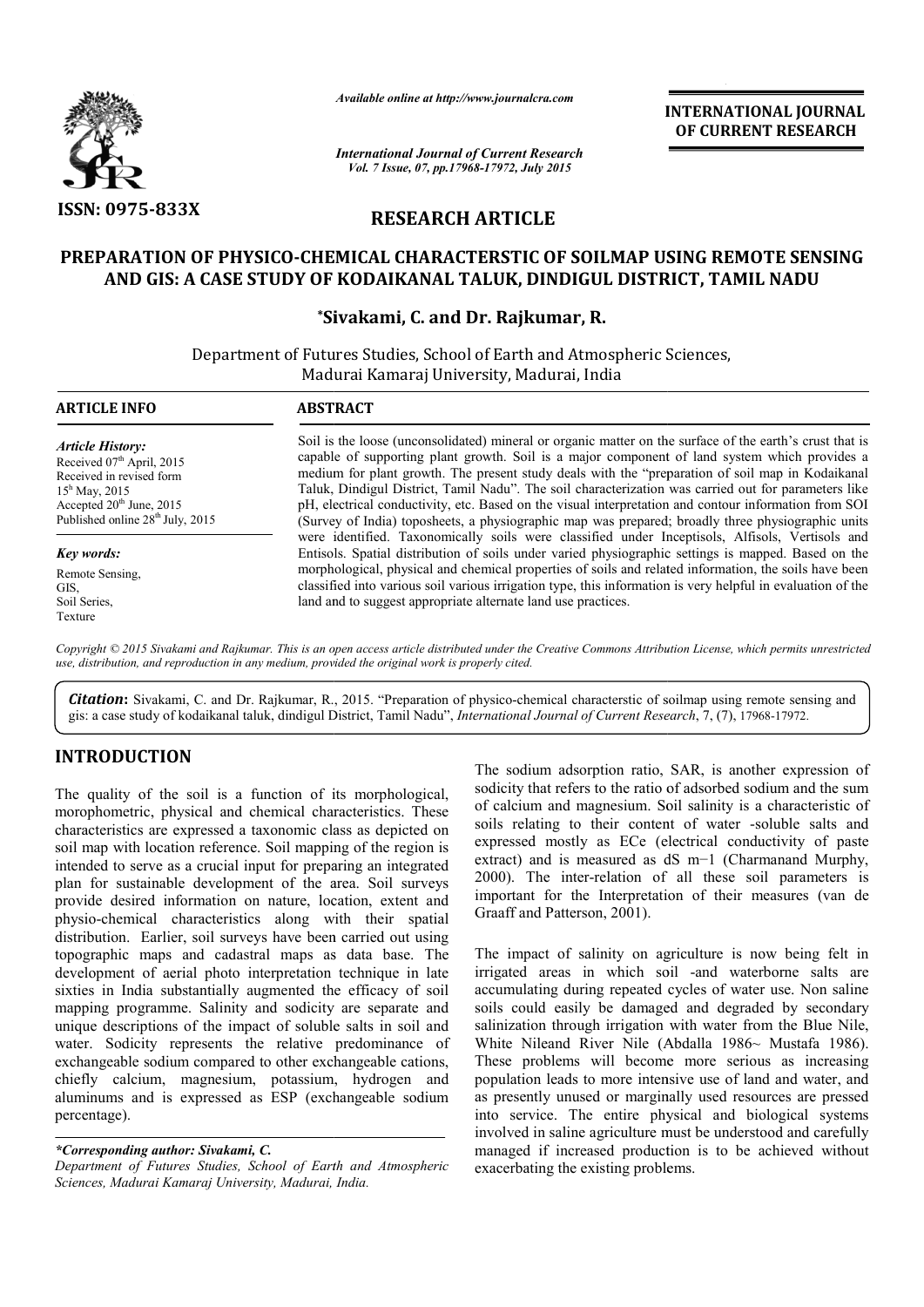#### **Study Area**

The Palani hills is situated in eastward spur of western Ghats with a maximum east west length of 65 kms and north south width of 49kms.Total area of Palani hills is about 2068sq.km in which Kodaikanal Taluk occupies a major part of Palani hills with 1050sq.km. Latitude10◦13'N, Longititude 77 ◦ 32'E. The altitude ranges from 380m to 2502m and its slope varies gentle to very steep. Geology is mainly consisting of charnockites. Figure 1).

## **Objectives**

#### **The objectives of the current study are as follows**

- To create spatial digital database consisting of Identification, characterization and classification of the soils of the study area usingIRS P6 LISS IV geocoded false color composite (FCC) Satellite data and SOI top sheets.
- To generate attribute data base consisting of statistical details of each of the above thematic layer and ground data on ARC/INFO GIS platform.



Study area administratively located in south direction of Palani Taluk, west direction of Dindigul Taluk, east direction of Udumalpet Taluk and north east part of Kerala State. The temperature of quasitemperate, with summer (April-May) temperatures touching 24°C maximum, 13°C minimum. Winter December-January) ,temperatures hover between 16°C maximum and 7°C minimum. Rainfall is well distributed throughout the year, with an average precipitation of 1300 mm. annually. Annual mean maximum and minimum temperatures are 21.5c and 8.75c respectively.

Population of Kodaikanal taluk is 100645 (as per 2001 census). The climate of Kodaikanal is very unique, with a temperate fall, winter, and spring and a mild summer. Kodaikanal also receives a large amount of rainfall every year, making it an ideal environment for cultivation. Therefore, many varieties of fruits and vegetables are grown in the Kodaikanal region, many of which can only be grown here including: peaches, pears, grapes, plums, guava, jackfruit, hill banana, passion fruit, cauliflower, potatoes, garlic, carrots, and coffee. Many other varieties of plants inhabit the area including blue gum, eucalyptus, pine, walnuts and other fruit trees which are used for cultivation.

- To extract and understand the Soil characteristics of the study area for effective management of Soil Resources for future development.
- Different soil samples strategies were applied depending on satellite image interpretation and morphological and differences physical properties (colour, texture, differences physical properties (colour, texture, structure...etc).
- To perform soil limitatins for sustainesd used under irrigation map analysis and delineate suitable zones for cultivation.

## **MATERIALS AND METHODS**

- Selection of suitable satellite data.
- Collection of Survey of India Topsheets pertaining to the study area
- Interpretation of satellite data for preparation of Soil map.
- Field validation.
- Finalization the Soilmap.
- Digital conversion through GIS.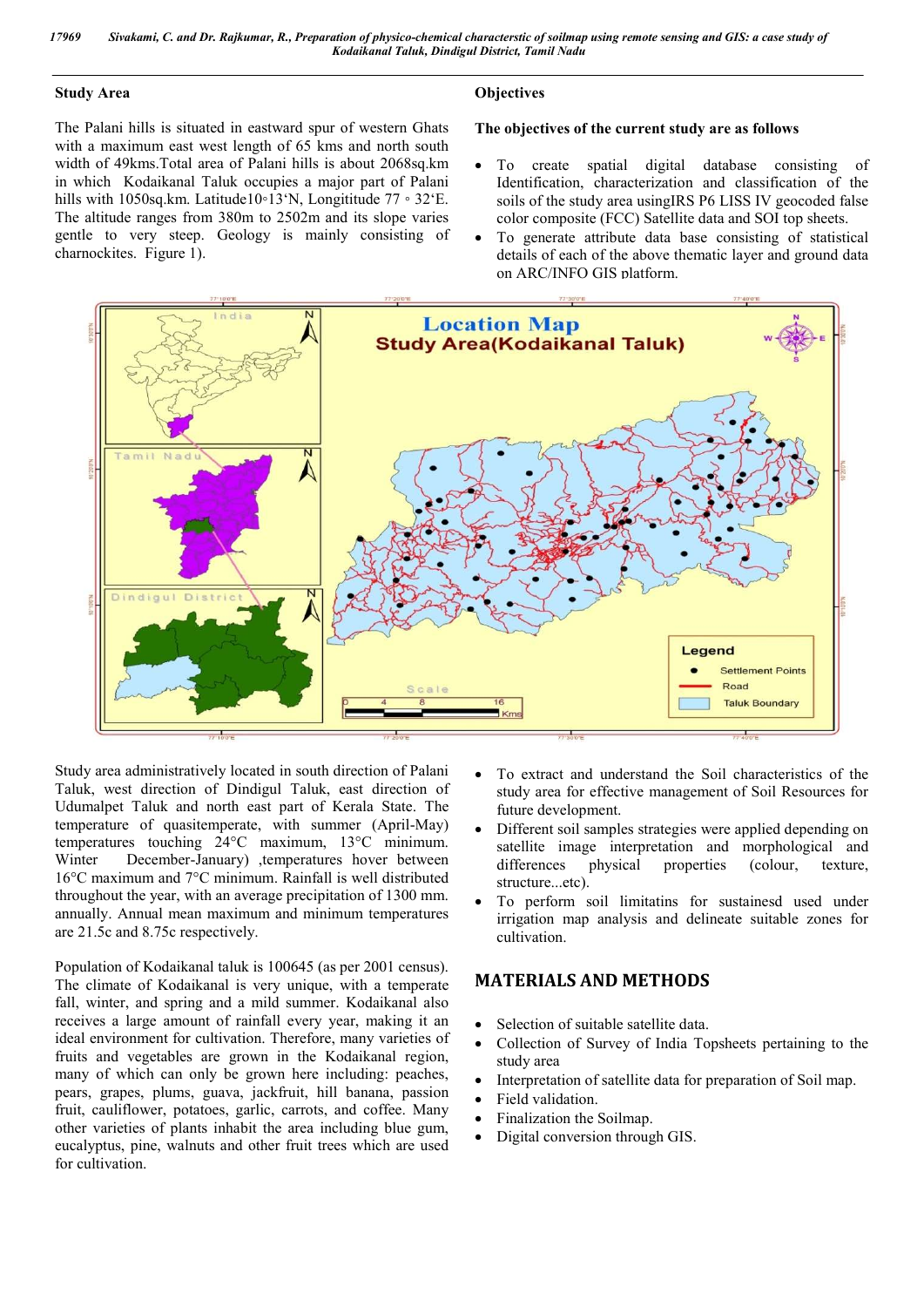#### **Physiography**

The detailed physiographic unit's interpretation has been done from the IRS-P6 satellite imagery. Such major physiographic units were interpreted on the basis of tone, texture, pattern, size and association references with drainage, relief, slope, etc. The further interpretation of soil mapping over this area has been done by using liss-III imageries which classification of soil types and land use patterns of the different physiographic units. Using the topographic map of Survey of India, the physiographical maps of the study area has been prepared in the scale 1:50,000 and it could be superimposed on the enhanced IRS-P6 satellite image in the same scale by using the optical instrument "PROCOM".

### **ANALYSIS AND DISCUSSION**

The Taluk is totally 32 soil series. The soils names are called for the village's name. The Taluk mainly for Eighteen soil Texture of founded into the area. The geological formation the major area is occupied by the Ridge type structural Hills. The soil Texture and soil series maps given the details are Figure 2 and 3. Thus the visual interpretation technique helps in minimizing reconnaissance survey for locating and plotting soil boundaries thereby reducing about 60 to 70 per cent of field work as compared to the conventional soil survey; Karale (1992) was also of the same opinion. In the traditional system, plotting of soil boundaries is directly related to the skills of the soil surveyor and the traversing plan,



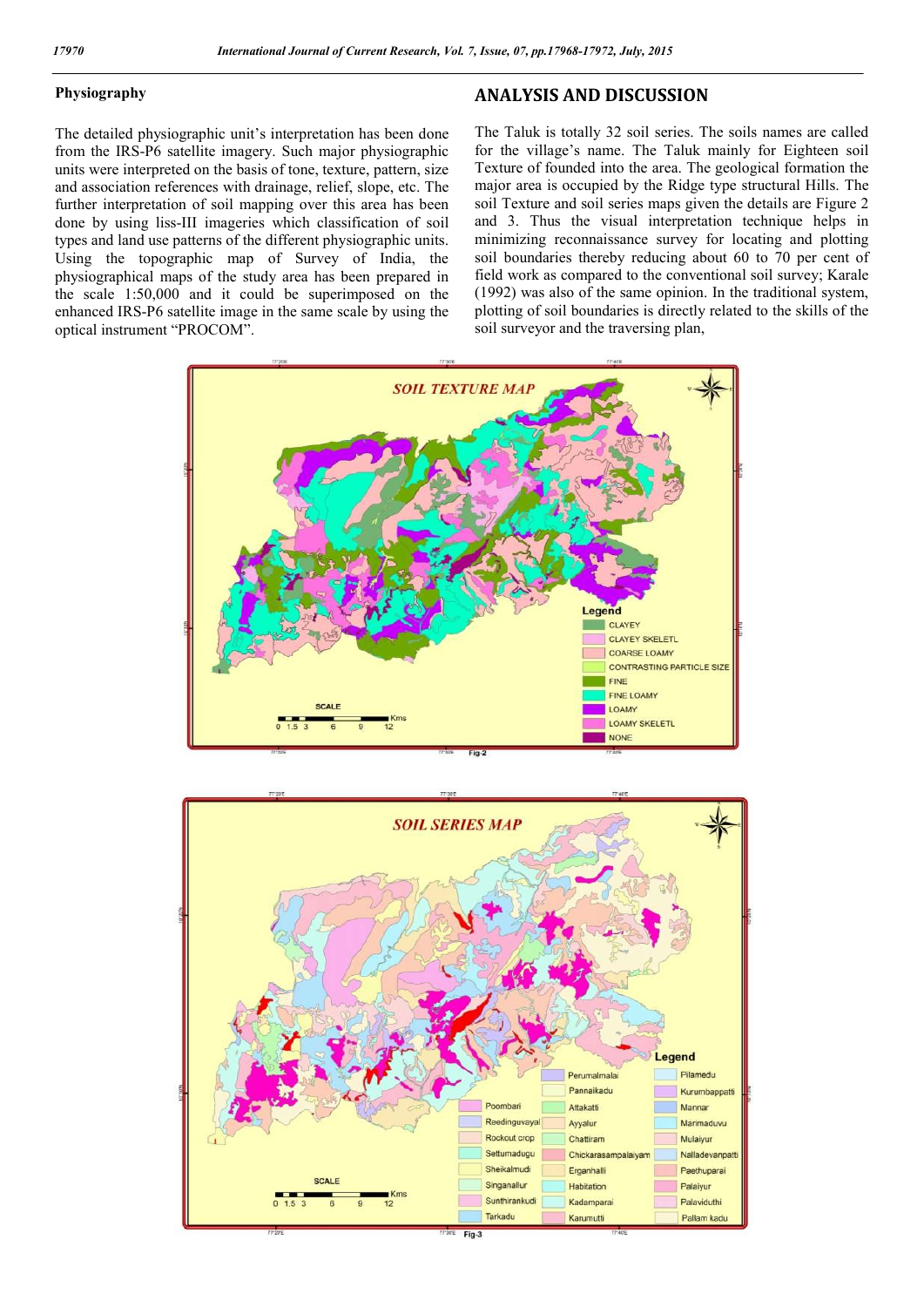



#### **Soil Limitations for sustained used under Irrigation table in Kodaikanal Taluk**

| Soil Limitations for sustained used under Irrigation Map         | Aera in Sq.Kms |
|------------------------------------------------------------------|----------------|
| A. None to slight limitations for sustained use under irrigation | 0.20           |
| B-Moderate Soil limitations for sustained use under irrigation   | 969.92         |
| C- Severe Soil limitations for sustained use under irrigation    | 64.80          |
| E-Not suited for irrigation                                      | 10.73          |
| Habitation Rock out crop                                         | 4.35           |

where as visual interpretation of satellite data provides accurate soil boundaries which reduces the time and cost involved in survey and mapping. The results showed that the satellite data in conjunction with limited field studies provided details of soil features that were not always recorded even in ground surveys through reconnaissance and semi-detailed intensities. Similar opinion was expressed by Karale *et al*. (1991) in Tamil Nadu.

The physiographic units observed while delineating the satellite data have a sort of relationship with the soil formations, which was ascertained during the field visit, which confirms that the physiographic condition has a direct bearing on the soil formation of the terrain which is in tune with the studies of Goyal *et al*. (1988) in Haryana. The soils of Kodaiakanal Taluk sandy loam to sandy clay loam and clay loam to clayey soils in the study area.

Taxonomically these soils belong to soil orders Vertisols, Alfisols, Entisols and Inceptisols. Similar observations were made in the study conducted by Labrandero and Palou (1978) in central Spain. The soils in general are free from salinity or alkalinity. The soil pH ranges from 5.90 to 7.80 in most areas, but pH of 4.6 to 8.60 is noticed in study area good drainage conditions.

The electrical conductivity varies from 0.01 to 1.7 dSm-1 indicating that these soils are normal The CEC values vary from 3.78 to 22.93 C mol/kg of soil depending on the sandyclayloam content.Based on the study of soil profiles for its horizon wise physico-chemical properties along with field traversing, three soil suitable classes namely C- Severe Soil limitations for sustained use under irrigation B- Moderate Soil